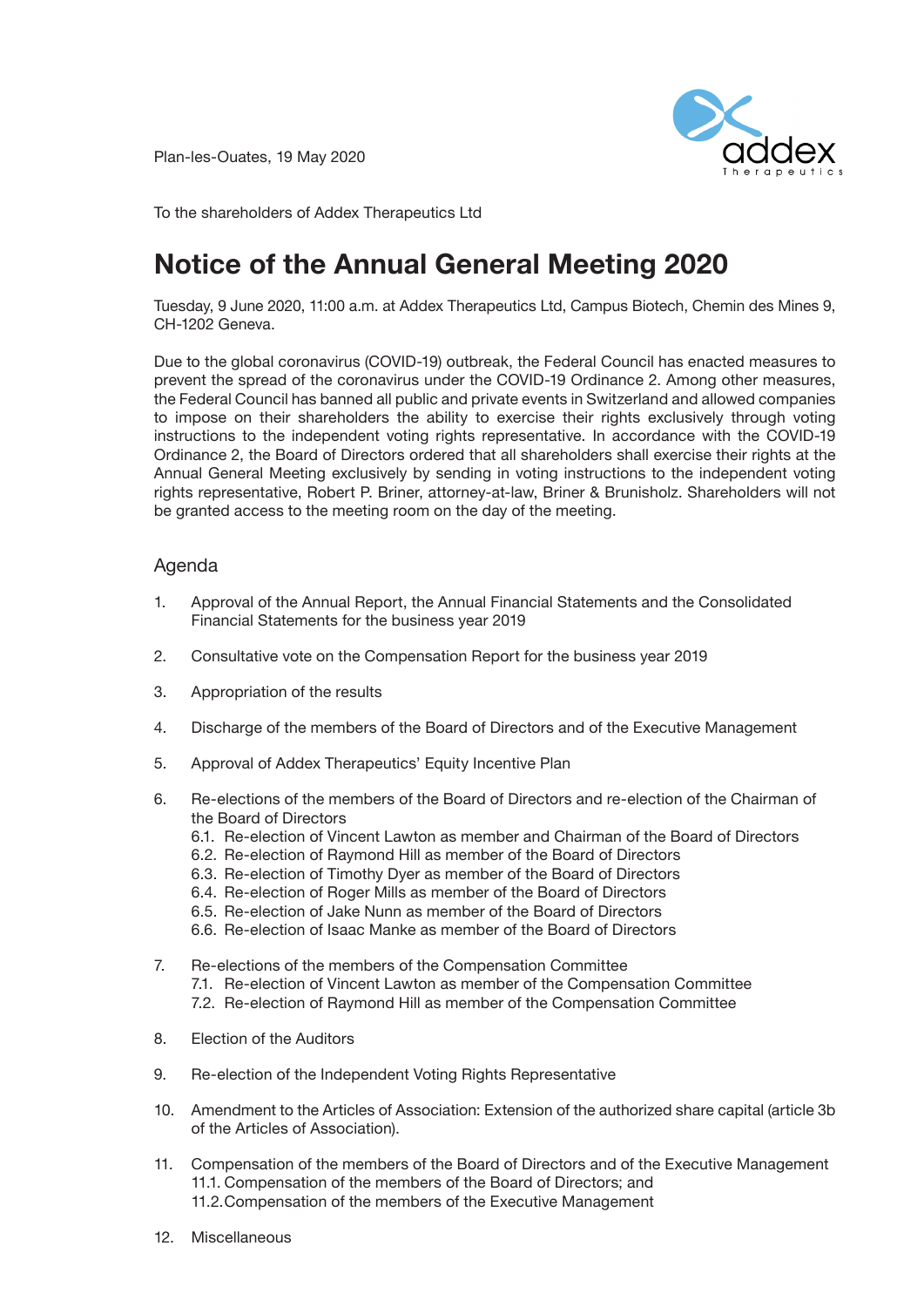#### **Motions and Explanations**

#### **1. Approval of the Annual Report, the Annual Financial Statements and the Consolidated Financial Statements for the business year 2019**

 The Board of Directors **proposes** to approve the Annual Report, the Annual Financial Statements and the Consolidated Financial Statements for the business year 2019.

#### **2. Consultative vote on the Compensation Report for the business year 2019**

The Board of Directors **proposes** to endorse the Compensation Report 2019. This vote is consultative.

*Explanation*

 In line with the recommendations of the Swiss Code of Best Practice for Corporate Governance, the Board of Directors has decided to submit the Compensation Report to the shareholders for a consultative vote. The Compensation Report includes the content required by law and furthermore describes the compensation system and its application in the business year under review.

### **3. Appropriation of the results**

 The Board of Directors **proposes** to carry forward the loss of CHF 11,671,262 for the business year 2019.

#### **4. Discharge of the members of the Board of Directors and of the Executive Management**

 The Board of Directors **proposes** that discharge be granted to the members of the Board of Directors and the Executive Management for their activities in the business year 2019.

#### **5. Approval of Addex Therapeutics' Equity Incentive Plan**

 The Board of Directors **proposes** that shareholders approve Addex Therapeutics' Equity Incentive Plan (the "**Plan**").

#### *Explanation*

 Following the listing of American Depository Shares ("ADS") representing Addex Therapeutics' shares on the United States NASDAQ stock exchange, the company is subject to rules of the United States Securities and Exchange Commission ("SEC"). Pursuant to these rules, the Addex Therapeutics' equity incentive plan has to be approved by its shareholders. A copy of the Plan is available for download in the "Corporate Governance" section of the company's website.

### **6. Re-elections of the members of the Board of Directors and re-election of the Chairman of the Board of Directors**

 The Board of Directors **proposes** the re-election of its members Vincent Lawton, Raymond Hill, Timothy Dyer, Roger Mills, Jake Nunn and Isaac Manke for a term of one year each; and the re-election of Vincent Lawton as its Chairman.

*Explanation*

 Pursuant to article 16 of the Articles of Association, the members of the Board of Directors and the Chairman must be elected annually at the AGM; re-election is possible.

#### **6.1. Re-election of Vincent Lawton as member and Chairman of the Board of Directors**

 The Board of Directors proposes to re-elect Vincent Lawton as a member of the Board of Directors and as Chairman of the Board of Directors for a term of office extending until completion of the next AGM.

#### **6.2. Re-election of Raymond Hill as member of the Board of Directors**

 The Board of Directors proposes to re-elect Raymond Hill as a member of the Board of Directors for a term of office extending until completion of the next AGM.

#### **6.3. Re-election of Timothy Dyer as member of the Board of Directors**

 The Board of Directors proposes to re-elect Timothy Dyer as a member of the Board of Directors for a term of office extending until completion of the next AGM.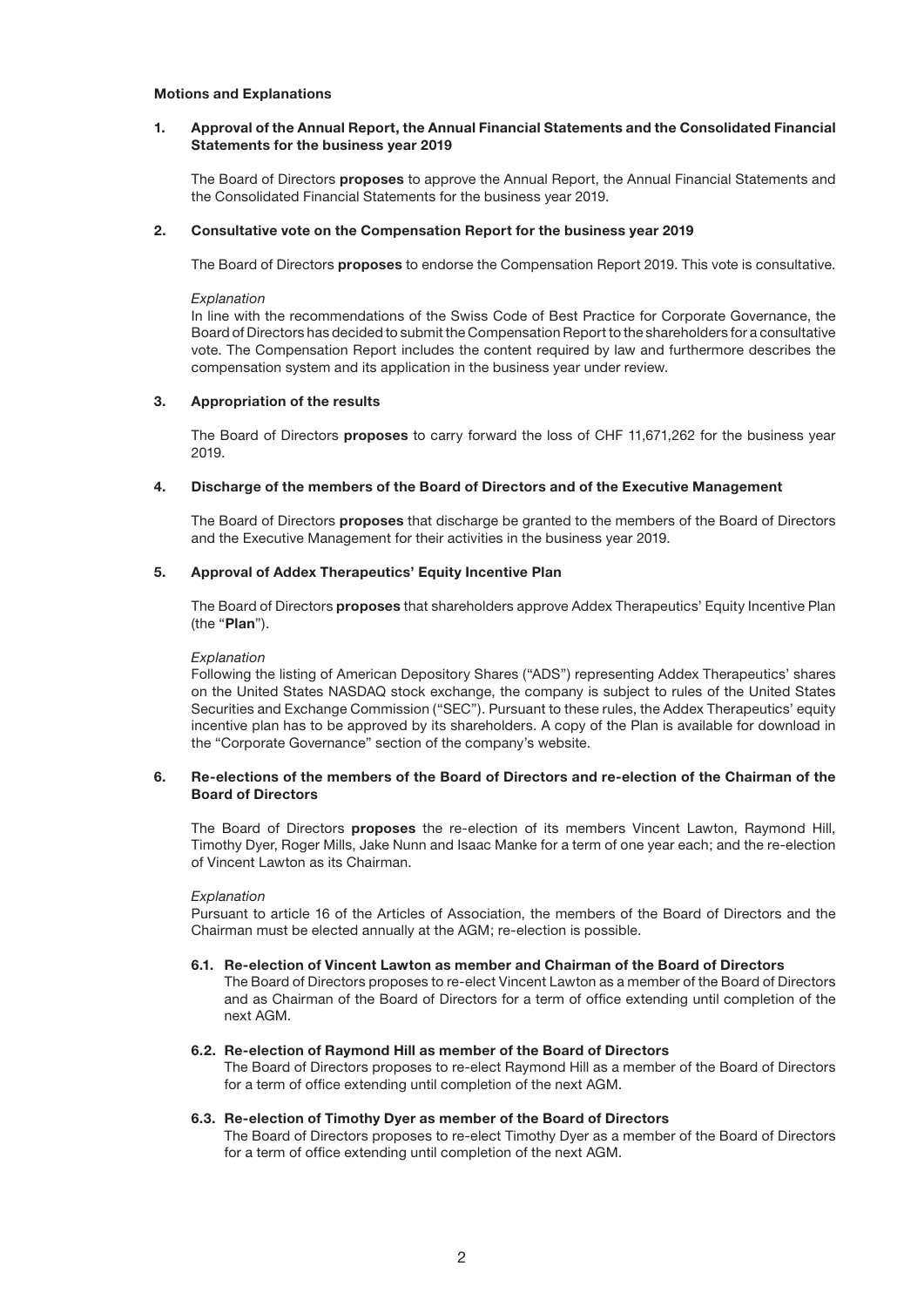#### **6.4. Re-election of Roger Mills as member of the Board of Directors**

 The Board of Directors proposes to re-elect Roger Mills as a member of the Board of Directors for a term of office extending until completion of the next AGM.

#### **6.5. Re-election of Jake Nunn as member of the Board of Directors**

 The Board of Directors proposes to re-elect Jake Nunn as a member of the Board of Directors for a term of office extending until completion of the next AGM.

#### **6.6. Re-election of Isaac Manke as member of the Board of Directors**

 The Board of Directors proposes to re-elect Isaac Manke as a member of the Board of Directors for a term of office extending until completion of the next AGM.

#### **7. Re-elections of the members of the Compensation Committee**

 The Board of Directors **proposes** the re-election of Vincent Lawton and Raymond Hill as members of the Compensation Committee.

#### *Explanation*

 Pursuant to article 20 of the Articles of Association, the members of the Compensation Committee have to be elected by the AGM. The term of office is one year; re-election is possible.

- **7.1. Re-election of Vincent Lawton as member of the Compensation Committee** The Board of Directors **proposes** to re-elect Vincent Lawton as a member of the Compensation Committee for a term of office extending until completion of the next AGM.
- **7.2. Re-election of Raymond Hill as member of the Compensation Committee** The Board of Directors **proposes** to re-elect Raymond Hill as a member of the Compensation Committee for a term of office extending until completion of the next AGM.

### **8. Election of the Auditors**

The Board of Directors **proposes** the election of BDO SA as Auditors for the business year 2020.

#### **9. Re-election of the Independent Voting Rights Representative**

 The Board of Directors **proposes** to re-elect Robert P. Briner, attorney-at-law, Briner & Brunisholz, Cours des Bastions 5, CH-1205 Geneva, as the Independent Voting Rights Representative for a term of office extending until completion of the next AGM.

#### *Explanations*

 Pursuant to article 13 of the Articles of Association, the Independent Voting Rights Representative has to be elected by the AGM. The term of office is one year; re-election is possible.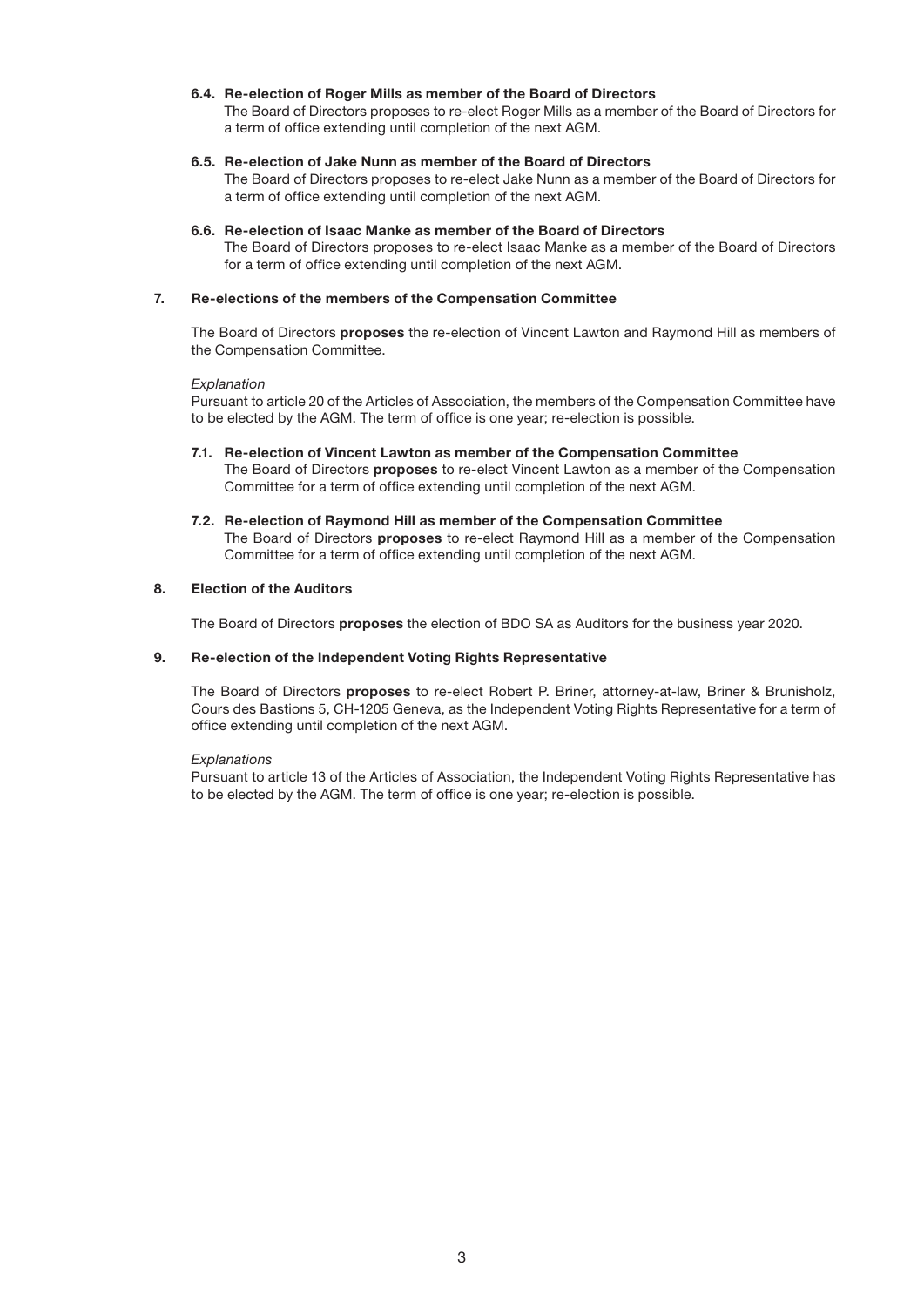### **10. Amendment to the Articles of Association: Extension of the authorized share capital (article 3b of the Articles of Association)**

 The Board of Directors **proposes** to (i) extend the term of the authorized capital until 9 June 2022 and accordingly (ii) to adopt a new article 3b of the Articles of Association as follows:

Version telle que proposée par le Conseil d'administration (texte actuel et inchangé en caractères normaux; suppressions en gras, italique et barré; modifications en gras et italique):

Texte faisant foi / Binding version:

### **Article 3b Article 3b Capital-actions autorisé Authorized Share Capital**

Jusqu'au *19 juin 2021 9 juin 2022*, le conseil d'administration peut augmenter le capital-actions d'un montant de CHF 16'424'317.– par l'émission de 16'424'317 actions nominatives entièrement libérées d'une valeur nominale de CHF 1 chacune. Une augmentation du capital-actions en plusieurs tranches est autorisée. Le conseil d'administration détermine le prix d'émission, le moyen de paiement, la date d'émission des nouvelles actions, les conditions d'exercice des droits de souscription préférentiels et la date à partir de laquelle les nouvelles actions donnent droit au paiement d'un dividende. A cet égard, le conseil d'administration peut émettre de nouvelles actions par une souscription ferme opérée au travers d'une institution bancaire, d'un syndicat ou de tout autre tiers comprenant une offre subséquente de ces actions aux actionnaires actuels (à moins que les droits de souscription préférentiels des actionnaires actuels ne soient supprimés). Le conseil d'administration peut laisser se périmer les droits de souscription préférentiels qui n'ont pas été exercés; il peut également vendre aux conditions du marché ces droits et/ou les actions liées aux droits de souscription préférentiels accordés mais non exercés, ou les utiliser dans un autre but conforme à l'intérêt de la Société. (…) (…)

Version as proposed by the Board of Directors (current and unchanged wording in normal font; deletions in bold, italics and stricken through; amendments in bold and italics):

Traduction informelle en anglais / Informal English translation:

The Board of Directors shall be authorized, at any time until *19 June 2021 9 June 2022* to increase the share capital in an amount of CHF 16'424'317.– through the issuance of 16'424'317 fully paid registered shares with a nominal value of CHF 1 each. An increase in partial amounts shall be permitted. The Board of Directors shall determine the issue price, the type of payment, the date of issue of new shares, the conditions for the exercise of pre-emptive rights and the beginning date for dividend entitlement. In this regard, the Board of Directors may issue new shares by means of a firm underwriting through a banking institution, a syndicate or another third party with a subsequent offer of these shares to the current shareholders (unless the preemptive rights of current shareholders are excluded). The Board of Directors may permit pre-emptive rights that have not been exercised to expire or it may place these rights and/or shares as to which pre-emptive rights have been granted but not exercised, at market conditions or use them for other purposes in the interest of the Company.

#### *Explanations*

 At present, the Company has an authorized share capital of CHF 16,424,317 authorizing the Board of Directors to issue up to 16,424,317 shares with a nominal value of CHF 1 each. This authorized share capital shall expire on 19 June 2021. The Board of Directors would like to retain full flexibility in connection with possible future financing of the Company and hence proposes to extend the term of the authorized capital until 9 June 2022.

#### **11. Compensation of the members of the Board of Directors and of the Executive Management**

#### **11.1. Compensation of the members of the Board of Directors**

 The Board of Directors **proposes** the approval of the maximum total compensation amount of CHF 600,000 for members of the Board of Directors for the period from the 2020 AGM until the 2021 AGM.

#### *Explanations*

The proposed amount covers the fixed monetary compensation, variable monetary compensation based on board meeting attendance, the fair value of the variable equity incentive unit grants and related social security contributions. Despite the actual total compensation for the Board of CHF 130,220 for the period from the 2019 AGM to the 2020 AGM being significantly below the maximum approved amount of CHF 600,000, the proposed amount has been maintained at CHF 600,000 to accommodate the fair value of expected equity incentive unit grants. Further details are available in the Compensation Report 2019.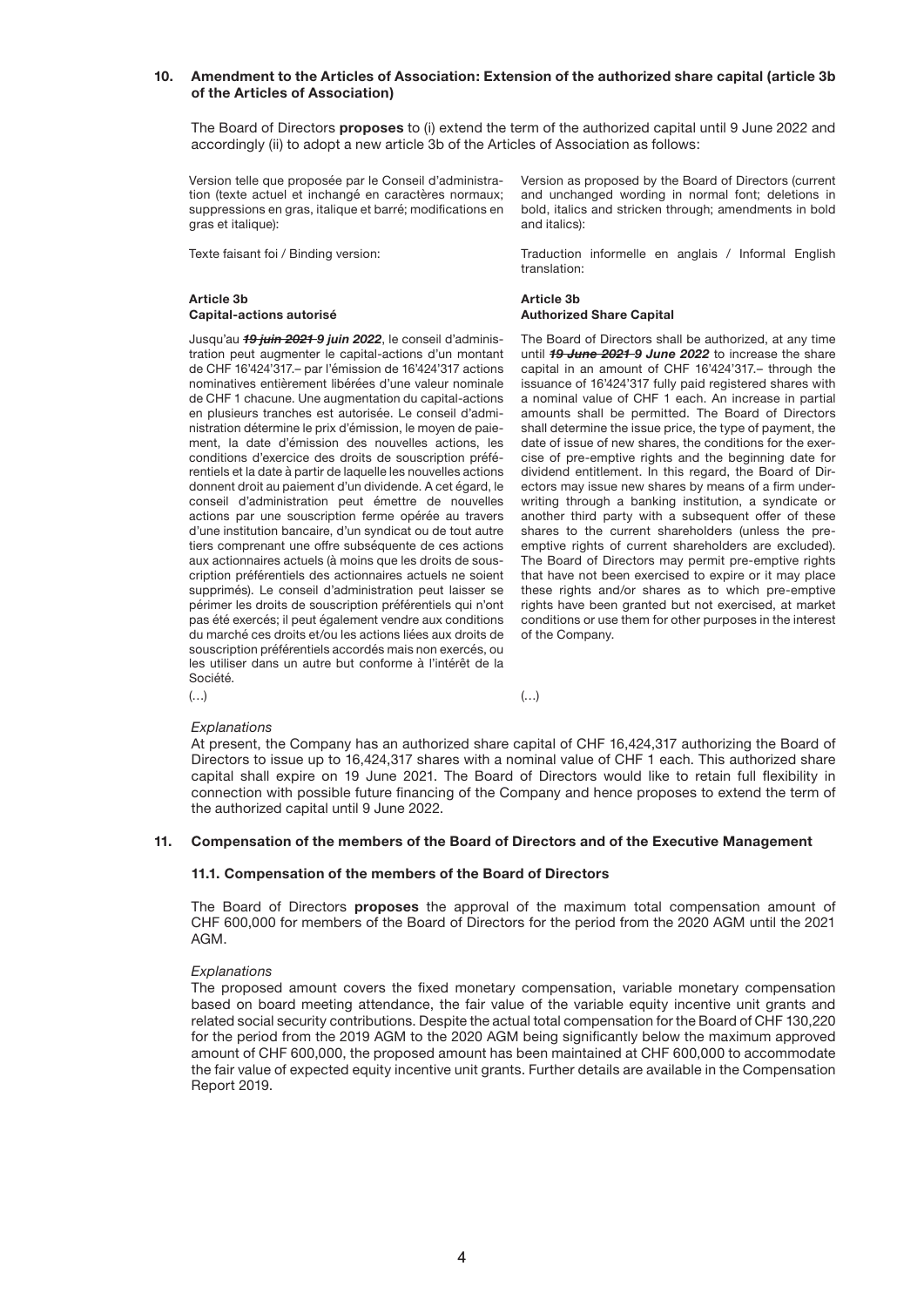#### **11.2.Compensation of the members of the Executive Management**

 The Board of Directors **proposes** the approval of the maximum total compensation amount of CHF 4,000,000 for members of the Executive Management for the period from 1 January to 31 December 2021.

#### *Explanations*

The proposed amount covers the fixed monetary compensation, variable monetary compensation based on performance, the fair value of the variable equity incentive unit grants and related social security contributions. The proposed amount has been set at the same level as 2020. For the period from 1 January to 31 December 2019, the total compensation for the Executive Management was CHF 1,596,000. Further details are available in the Compensation Report 2019.

On behalf of the Board of Directors of Addex Therapeutics Ltd

#### Vincent Lawton, Chairman

Enclosures:

- Registration and Power of Attorney Form
- Return envelope to ShareCommService AG, Europastrasse 29, CH-8152 Glattbrugg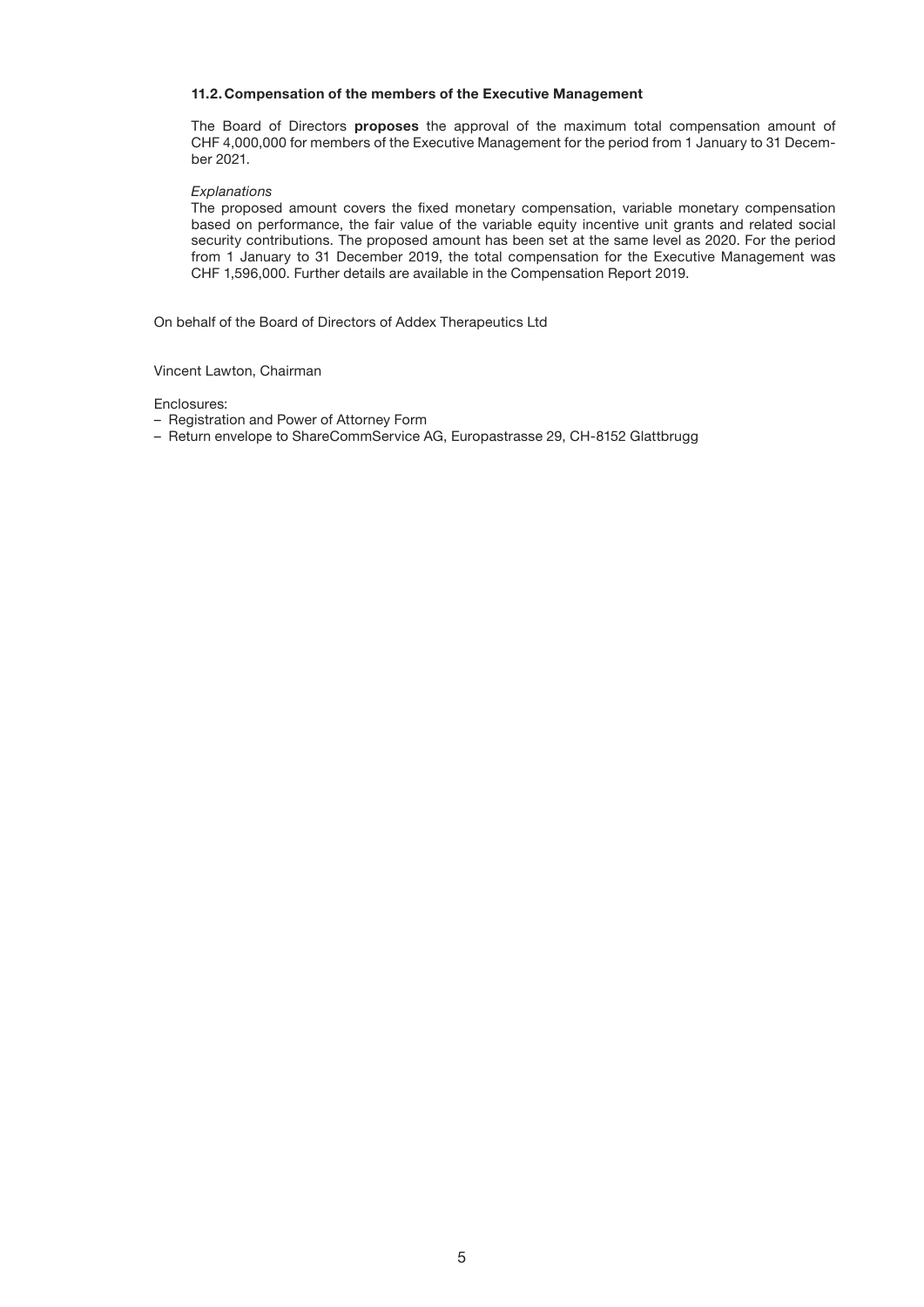#### **Procedures and Documentation**

#### **Registration to the Annual General Meeting**

Only shareholders entered in the share register on 2 June 2020 will be entitled to vote. From 2 June 2020 until 9 June 2020 no registrations will be entered in the share register. Shareholders with the right to vote will receive their Registration and Power of Attorney Form enclosed with this notice. The Registration and Power of Attorney Form should be sent to the Company's share register (ShareCommService AG, Europastrasse 29, CH-8152 Glattbrugg) as soon as possible.

Please note that out of concern for people's health and in accordance with applicable ordinance of the Swiss authorities in the light of COVID-19 pandemic, you **cannot physically** attend the AGM and that your votes only can be represented by Robert P. Briner, attorney-at-law, Briner & Brunisholz, Cours des Bastions 5, CH-1205 Geneva, as independent voting rights representative, based on your power of attorney to be given by signing the Registration and Power of Attorney Form. If you do not provide specific written voting instructions, you instruct, by signing the Registration and Power of Attorney Form or submitting your instructions electronically, the Independent Voting Rights Representative to exercise your voting rights in accordance with the proposals of the Board of Directors with regard to the items listed in this notice. If new agenda items (other than those in this notice) or new proposals or motions with respect to those agenda items set forth in this notice are put forth before the AGM, you instruct, in the absence of other specific instructions, the Independent Voting Rights Representative to exercise your voting rights in accordance with the recommendation of the Board of Directors. To the extent the voting instructions are not clear, the shares will be deemed non-represented.

Shareholders may cast their votes online by issuing electronic authorizations and instructions to the Independent Voting Rights Representative. The necessary individual login data is included in the Registration and Power of Attorney Form enclosed with the meeting materials supplied to each shareholder. Shareholders may vote electronically or change any instructions they may have communicated electronically until 4 June 2020, 12.00 CEST, 11.00 BST, 6.00 ET.

#### **Documentation**

The notice of the AGM, the agenda and the proposals of the Board of Directors have been sent to the duly registered shareholders of the Company.

The Annual Report, including the Annual Financial Statements, the Group Consolidated Financial Statements for the business year 2019 containing the reports of the Auditors and the French text (or English translation) of the Articles of Association will be mailed upon request, which may be made by returning the Registration and Power of Attorney Form enclosed with this notice.

The Annual Report and the French text of the Articles of Association are also available to the shareholders at the Company's head office at c/o Addex Pharma SA, Chemin Des Mines 9, 1202 Geneva. The Annual Report can further be viewed on the internet via https://www.addextherapeutics.com/en/investors/downloads/.